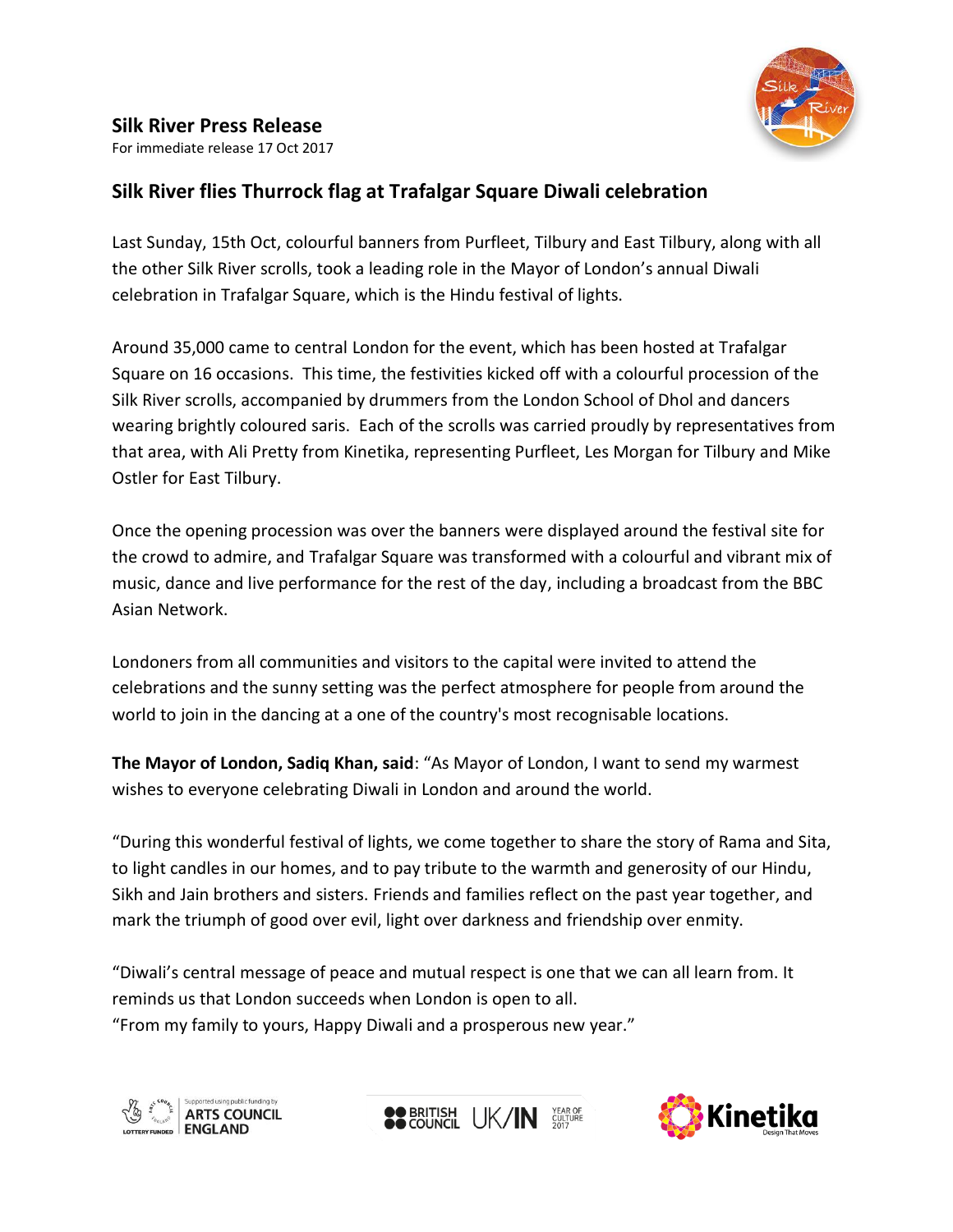

For another chance to see the scrolls, head over to Kew Gardens 22-27<sup>th</sup> Oct where they will be on display in the Nash Conservatory along with some family friendly activities.

More info on the Kew exhibition is here: [https://www.kew.org/kew-gardens/whats-on/artful](https://www.kew.org/kew-gardens/whats-on/artful-autumn-silk-river-unfurls)[autumn-silk-river-unfurls](https://www.kew.org/kew-gardens/whats-on/artful-autumn-silk-river-unfurls)

Ends.

**For media enquiries, imagery and interview requests please contact:** Edwina Rigby Marketing Director, Silk River [edwina@kinetika.co.uk](mailto:edwina@kinetika.co.uk) +44 (0) 7970 685281

# **Notes to Editors**

### **Diwali**

1. The Diwali Festival is organised by the Mayor of London with the Diwali in London Committee as organising partner. The free event is supported by headline sponsor, Lebara and supporting partners Jet Airways / Incredible India. BBC Asian Network is the programming partner.

2. Diwali on the Square is organised by the Mayor of London in partnership with the Diwali in London (DiL) Committee. The committee includes representatives from Art of Living Foundation (UK), Bochasanwasi Shri Akshar Purushottam Swaminarayan Sanstha (BAPS), Brahma Kumaris World Spiritual University (UK), Brahmin Society North London, Chinmaya Mission UK, City Hindus Network, International Society for Krishna Consciousness Limited (ISKCON), Metropolitan Police Hindu Association, Oshwal Association of the UK, Sai School Harrow, Telugu Association of London, Vishwa Hindu Parishad (VHP) Ilford Temple and Akademi. For more information about the DiL Committee, visit [www.diwaliinlondon.com.](http://www.diwaliinlondon.com/)

3. Diwali is a five-day festival celebrated in India and many other countries around the world by Hindus, Sikhs and Jains, which each year takes place between mid-October and mid-November.

4. The word Diwali or Deepavali means 'a row of lamps', which are lit to signify the victory of good over evil, light over darkness and knowledge over ignorance. The festival marks a new





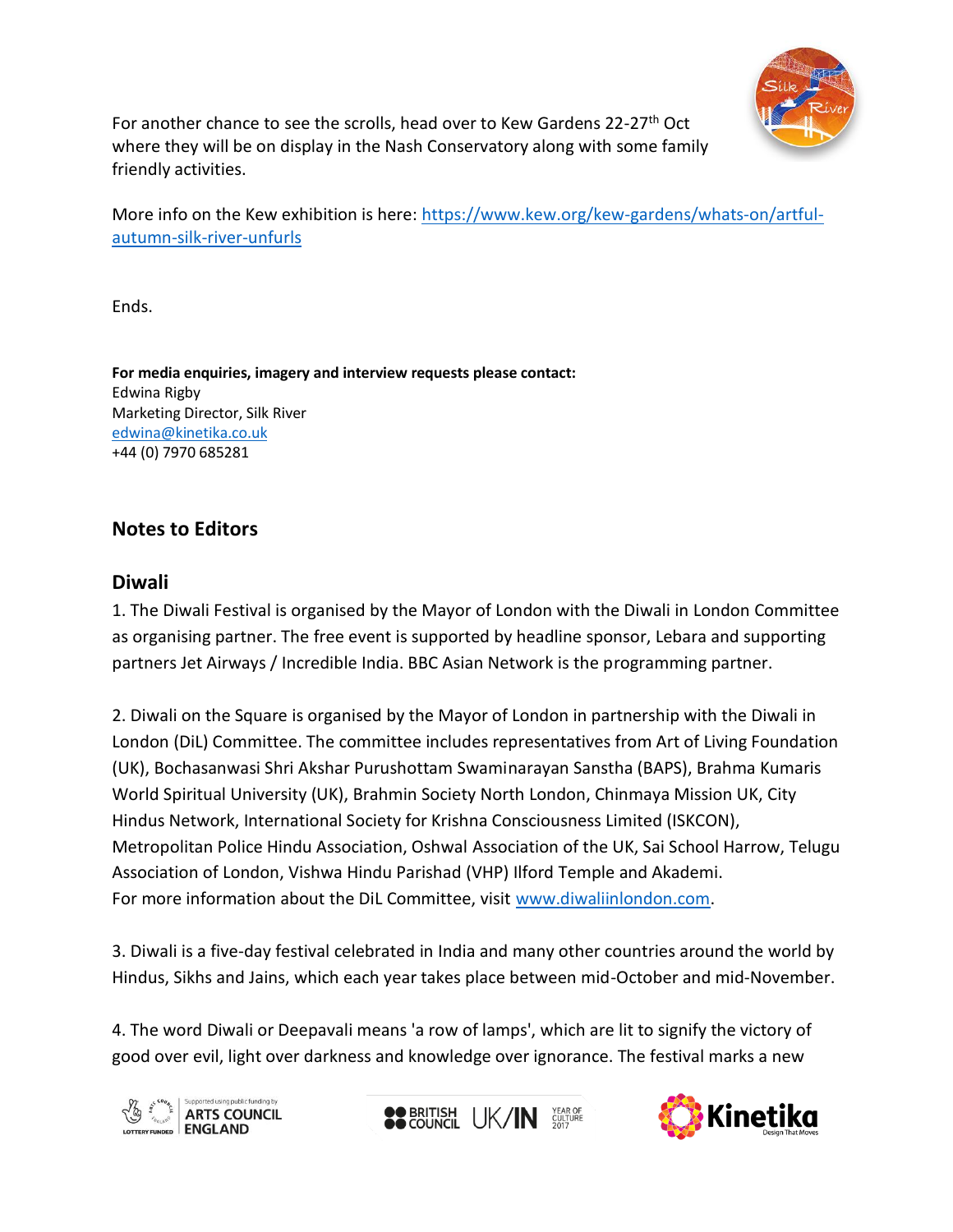

beginning, a renewal of commitment to family values, and represents the universally revered values of love, reflection, forgiveness and knowledge.

5. UK/India2017 Year of Culture is a year-long celebration of the long-standing relationship between India and the UK, which will see a vast programme of cultural exchange and activity take place in cities across both countries. Working with a huge number of partners and institutions, the British Council is developing a programme of cultural activity which will connect and inspire people in both countries; and strengthen and celebrate the UK and India's cultural ties. For more information on UK/India 2017 please visit [www.britishcouncil.in](http://www.britishcouncil.in/)

# **Silk River Project**

### **[www.silkriver.co.uk](http://www.silkriver.co.uk/)**

Silk River is an ambitious project which explores the unique relationship between London and Kolkata through artistic exchange between communities along the Thames Estuary and India's Hooghly River. Kinetika's Artistic Director Ali Pretty, with associate Artistic Director Ruchira Das (Think Arts, India) and an international team of artists, writers and photographers, will capture and interpret the experience of journeying along these two mighty rivers.

Working in 20 locations from Murshidabad to Batanagar (Hooghly) and Royal Botanic Gardens Kew to Southend (Thames) to reinterpret a shared heritage, Kinetika's Silk River will raise cultural awareness of the Indo-British relationship through engaging diaspora communities who live alongside both rivers.

Silk River culminates along the Thames between 15-24 Sept and along the Hooghly 7-17 Dec 2017 with two river walks where the stories of the 20 locations will be revealed to local, national and international audiences through the showing of 20 giant hand-painted Bengali silk scrolls and accompanying performances.

More details about Silk River:

- Silk River website: [www.silkriver.co.uk](http://www.silkriver.co.uk/)
- UK Walks: <http://www.silkriver.co.uk/UK-walks/>
- India Walks: <http://www.silkriver.co.uk/india-walks/>

**Facebook** <https://www.facebook.com/silkriverkinetika/>

**Twitter** #SilkRiver <https://twitter.com/SilkRiver2017>

**Instagram** #SilkRiver <https://www.instagram.com/kinetikapeople>